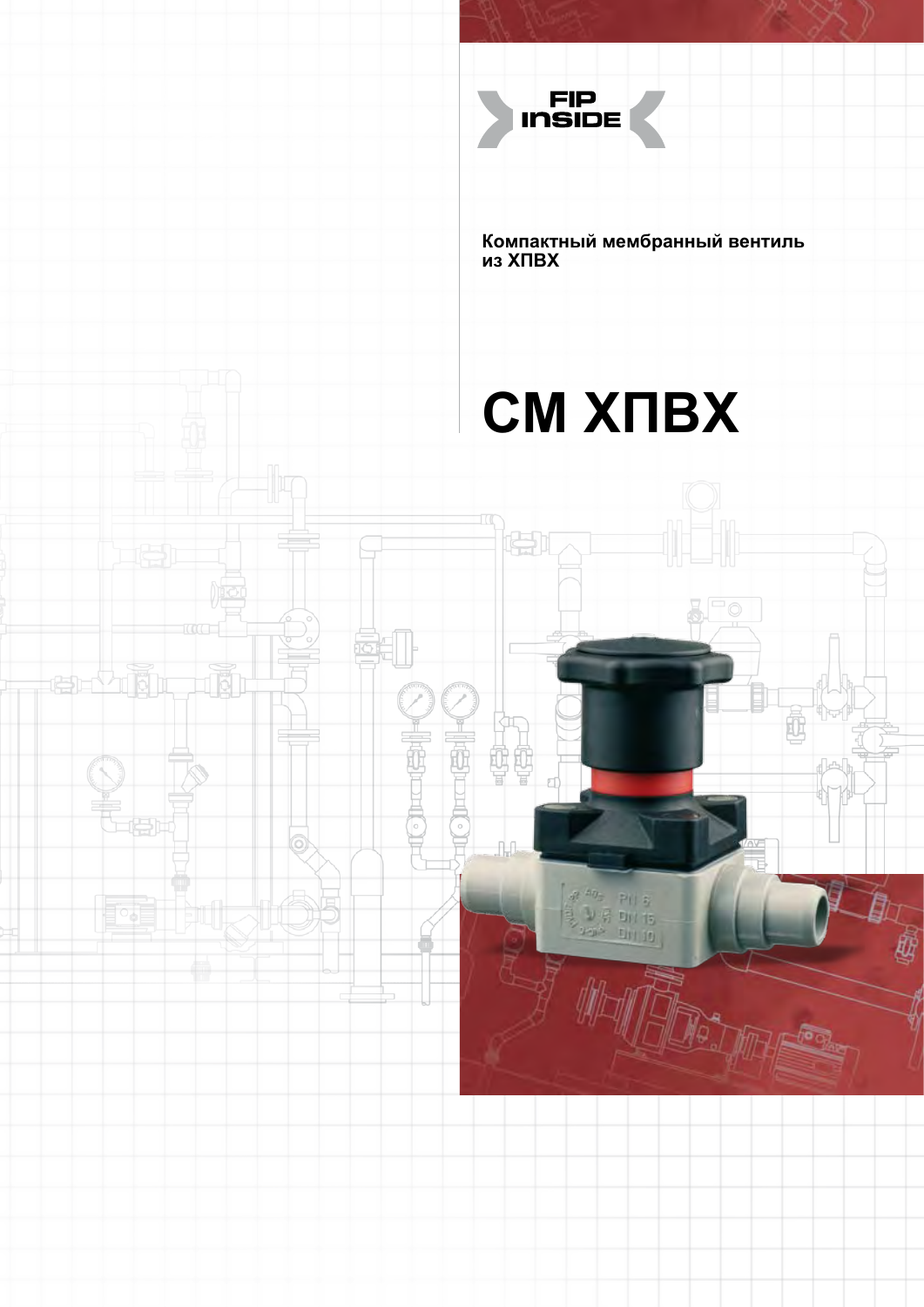Все данные настоящей публикации носят справочный характер. Гарантии предоставляются в соответствии с международными нормами и правилами. Компания FIP оставляет за собой право на внесение изменений в номенклатуру продукции, приведенную в данном каталоге.



**160**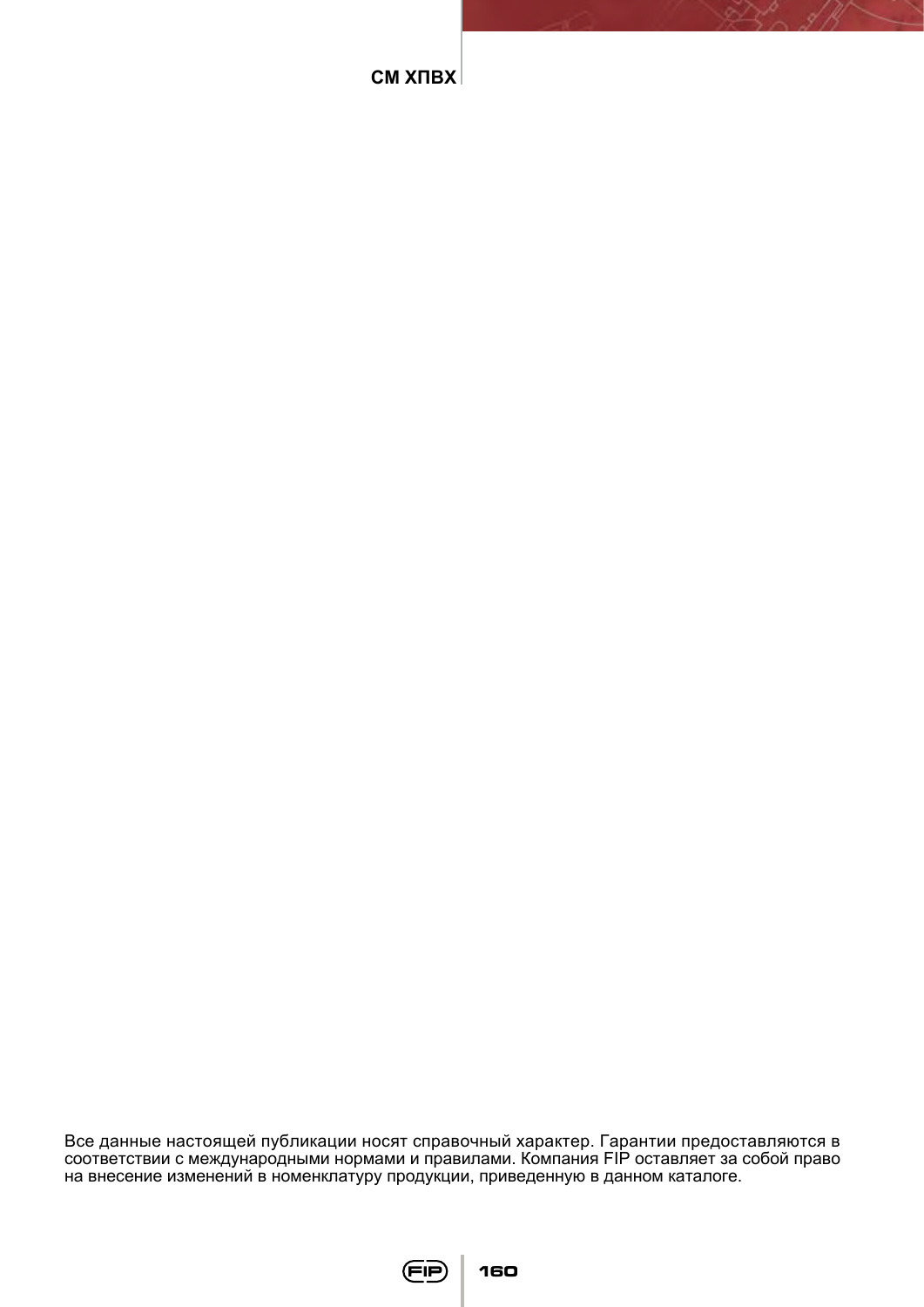#### **Компактный мембранный вентиль**

Компактный мембранный вентиль типа СМ с ручным приводом предназначен для установки в местах с ограниченным свободным пространством для монтажа.

Металлический шток не контактирует с протекающими через клапан жидкостями. Пластиковый шпиндель служит визуальным индикатором положения клапана. Резьбовые вставки, вмонтированы внутри крышки клапана, что позволяет осуществлять крепление крышки к корпусу болтами вставляемыми снизу. Отсутствие отверстий на крышке клапана исключает возможность скопления грязи, тем самым, обеспечивая долговременную эксплуатацию клапана. Клапан может быть установлен в любом положении.

#### ХАРАКТЕРИСТИКИ

- компактная и прочная конструкция
- встроенный индикатор положения
- плавающая опора мембраны
- крышка с круглым и симметричным профилем для закрепления мембраны
- настраиваемый ограничитель хода в комплекте
- простая замена мембраны
- внутренние детали клапана не подвергаются коррозии
- герметичный маховик
- управляющий маховик поднимается при открытии клапана.

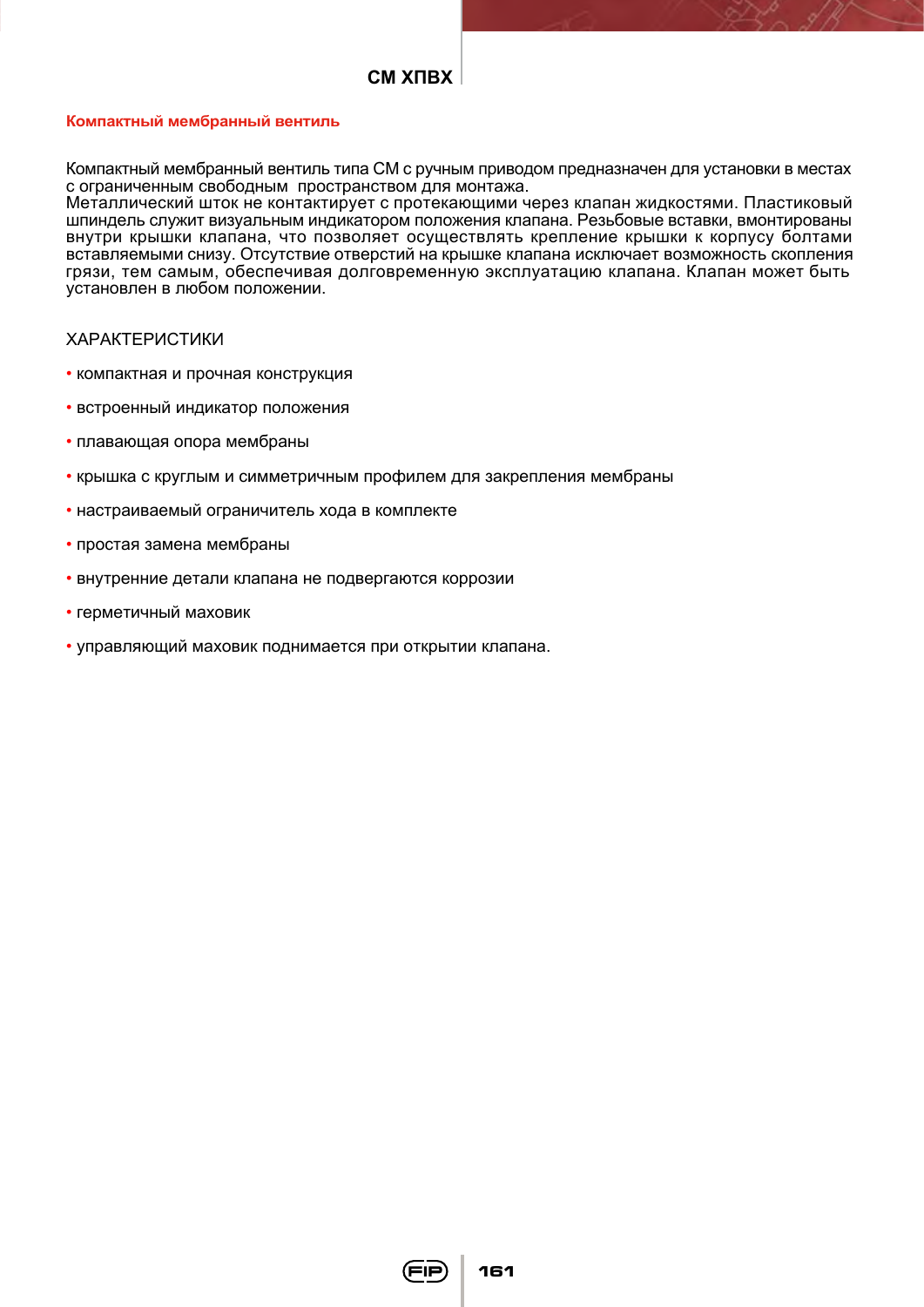

### **Условные обозначения**

| d             | Внешний диаметр трубы, мм                                                              |  |  |  |
|---------------|----------------------------------------------------------------------------------------|--|--|--|
| DN            | Номинальный внутренний диаметр, мм                                                     |  |  |  |
| R             | Номинальный размер резьбы в дюймах                                                     |  |  |  |
| PN            | Номинальное давление, бар<br>(максимальное рабочее давление при температуре воды 20°С) |  |  |  |
| g             | Вес в граммах                                                                          |  |  |  |
| <b>XNBX</b>   | Хлорированный поливинилхлорид                                                          |  |  |  |
| <b>EPDM</b>   | Этилен-пропилен каучук                                                                 |  |  |  |
| FPM (FKM)     | Фторэластомер (витон)                                                                  |  |  |  |
| <b>PTFE</b>   | Политетрафторэтилен                                                                    |  |  |  |
| <b>PPS-GR</b> | Полифенилсульфид                                                                       |  |  |  |
| ПВДФ          | Поливинилиденфторид                                                                    |  |  |  |
| <b>POM</b>    | Полиоксиметилен                                                                        |  |  |  |

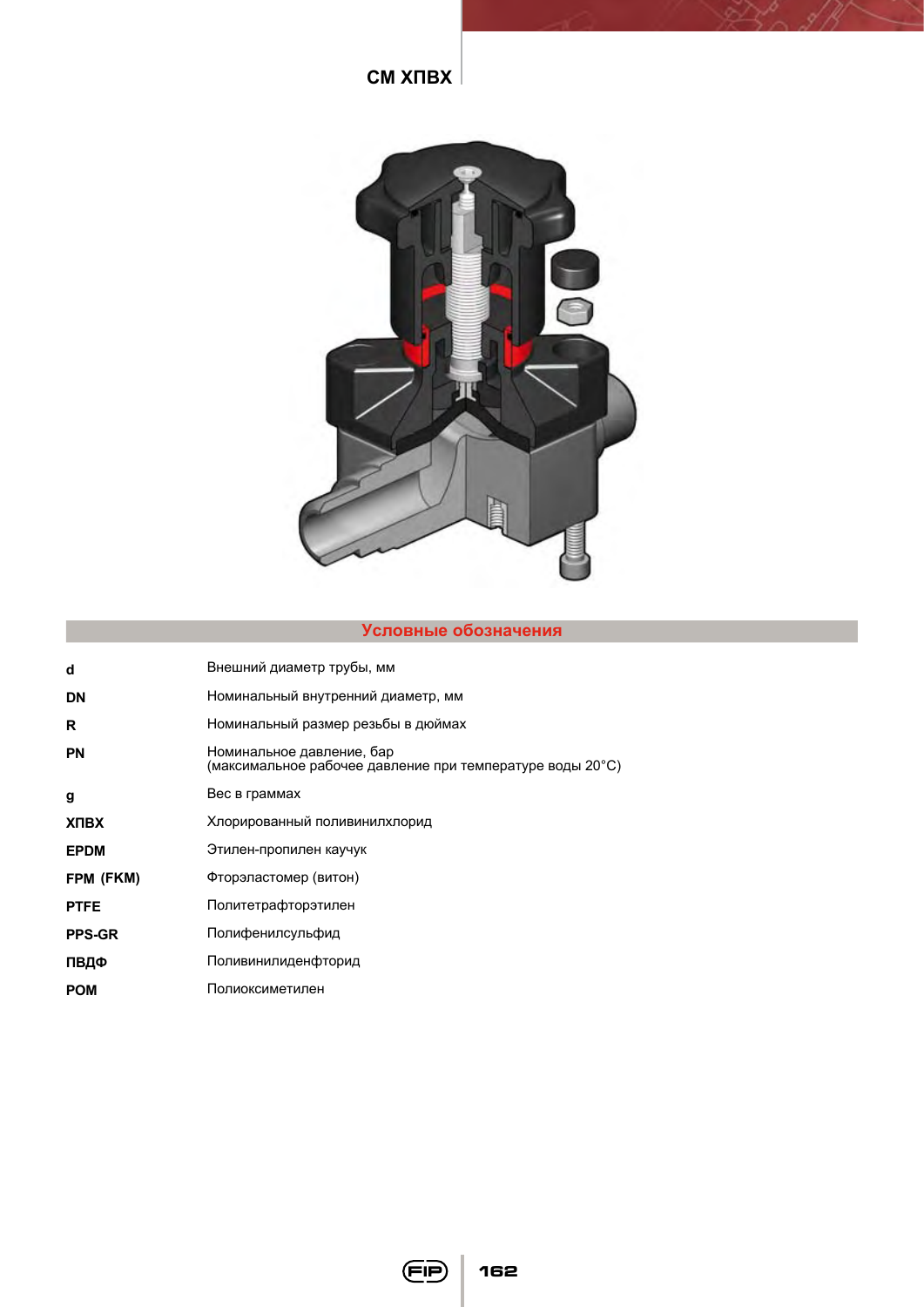#### **Технические характеристики**



|                                                                                          |                      |                          | 2 |
|------------------------------------------------------------------------------------------|----------------------|--------------------------|---|
|                                                                                          |                      |                          |   |
| $\begin{array}{c}\n\mathsf{d} \\ \mathsf{DN} \\ \mathsf{k}_{\mathsf{v100}}\n\end{array}$ | 16<br>1 <sub>2</sub> | $\sim$<br>1 <sub>5</sub> |   |
|                                                                                          |                      | 60                       |   |

| Рабочее давление                 | макс. 6 бар        |
|----------------------------------|--------------------|
| Материал уплотнительной мембраны | EPDM-FPM<br>PTFE** |
| Материал корпуса вентиля         | <b>XUBX</b>        |

\*\* Для сред, которые характеризуются высокой проникающей способностью, в наличии имеются специальные мембраны.

**1** График изменения давления в зависимости от температуры для воды и жидкостей, в отношении которых материал классифицируется как ХИМИЧЕСКИ СТОЙКИЙ (см. «Справочник по химической стойкости»). На кривых показано поведение материалов в течение 10 лет.

#### **2** Коэффициент потока  $k_{v100}$

Под коэффициентом потока  $k_{v100}$  подразумевается расход Q, выраженный в литрах в минуту (температура воды 20°С), при котором происходит потеря напора Δp = 1 бар для определенного положения клапана. Значения k<sub>v100</sub>, указанные в таблице, рассчитаны для полностью открытого клапана.

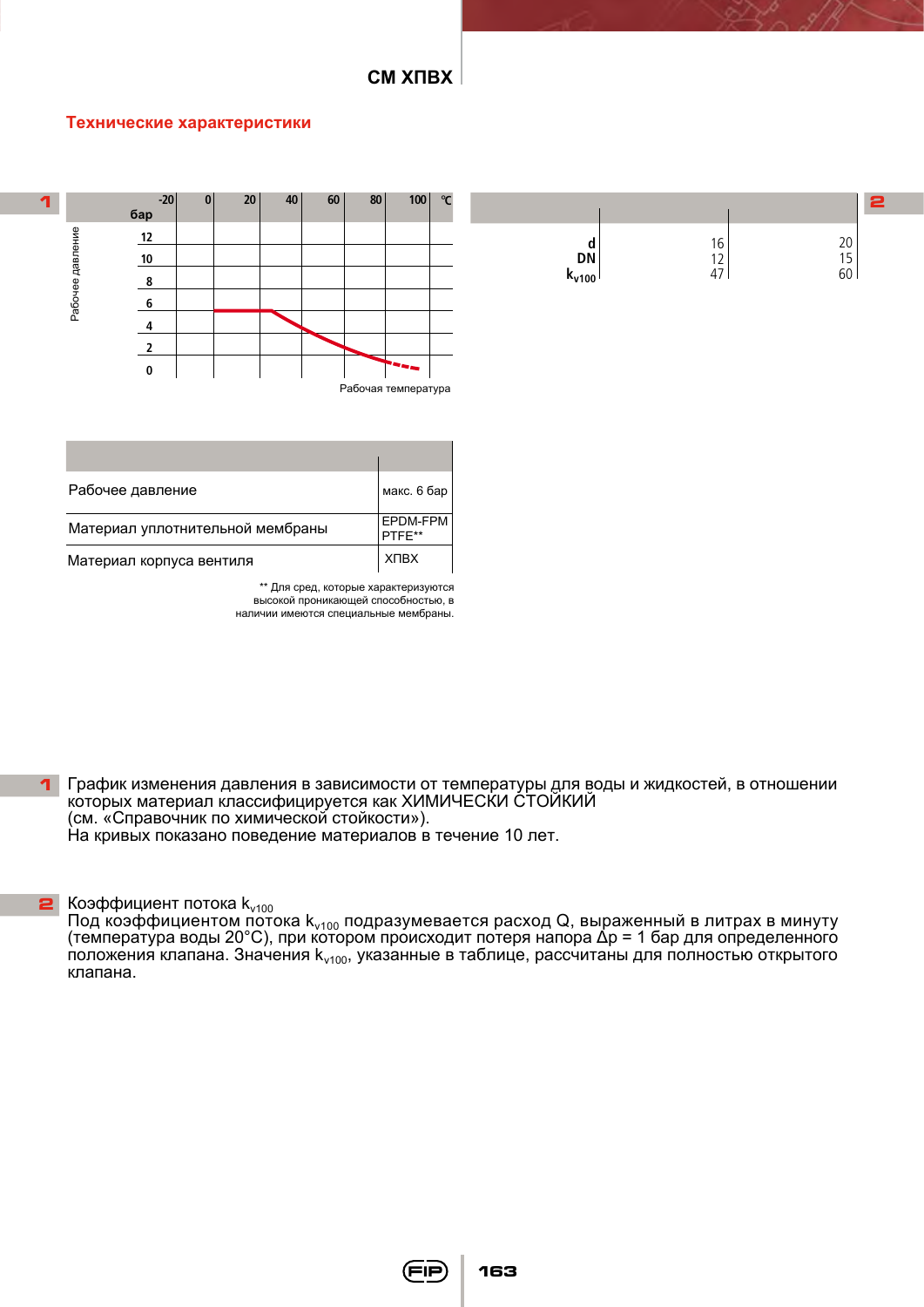#### **CM XNBX**

#### Размеры

Компактные мембранные вентили FIP доступны в описанных ниже модификациях. Их соединения соответствуют следующим стандартам:

Клеевое соединение: ISO 727, EN ISO 15493 Для соединения с трубами, соответствующими стандартам EN ISO 15493, DIN 8079/8080

#### **CMDC**

КОМПАКТНЫЙ МЕМБРАННЫЙ ВЕНТИЛЬ

с втулочными окончаниями под клеевое соединение, метрическая серия



#### **CMUIC**

#### КОМПАКТНЫЙ МЕМБРАННЫЙ ВЕНТИЛЬ

с разборными муфтовыми окончаниями под клеевое соединение, метрическая серия



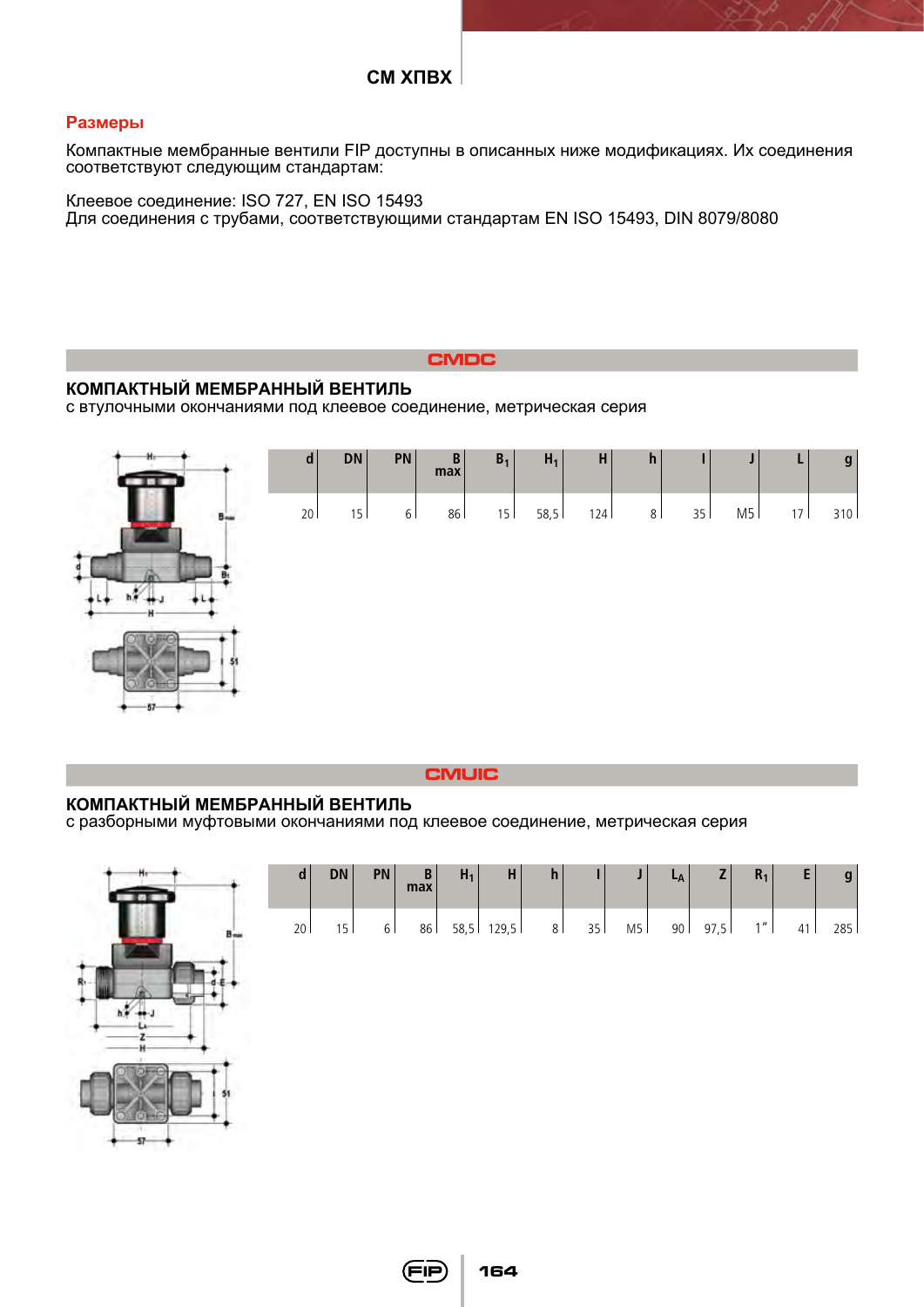#### **Установка на трубопроводе**

Вентиль может быть установлен в любом положении и направлении.

В начале эксплуатации трубопровода убедитесь в отсутствии протечек между мембраной и корпусом клапана. Подтяните соединительные винты (5) в случае необходимости.

#### **Ограничитель закрытия**

Ограничитель закрытия дает возможность ограничить линейное перемещение мембраны в направлении закрытия. Данное приспособление настраивается надлежащим образом и позволяет избежать чрезмерного сжатия мембраны, а также обеспечить минимальный поток жидкости.

#### **Настройка**

Завод-изготовитель, выполняющий настройку, гарантирует постоянную герметичность без необходимости дополнительного вмешательства.

Для выполнения повторной регулировки поверните маховик до его установки в требуемое положение минимального открытия и открутите винты (26) с помощью шестигранного ключа. Затем снимите крышку (25) и поверните маховик (23) по часовой стрелке до упора. Повторно вставьте уплотнительное кольцо (24) в гнездо, если это необходимо, и наденьте крышку (25) на маховик. Вставьте в гнездо с двумя D стержень (9). После этого, путем медленного вращения, следует сомкнуть ребра крышки с выступами маховика. Закрутите винт (26). Каждый оборот маховика соответствует 1,75 мм хода.

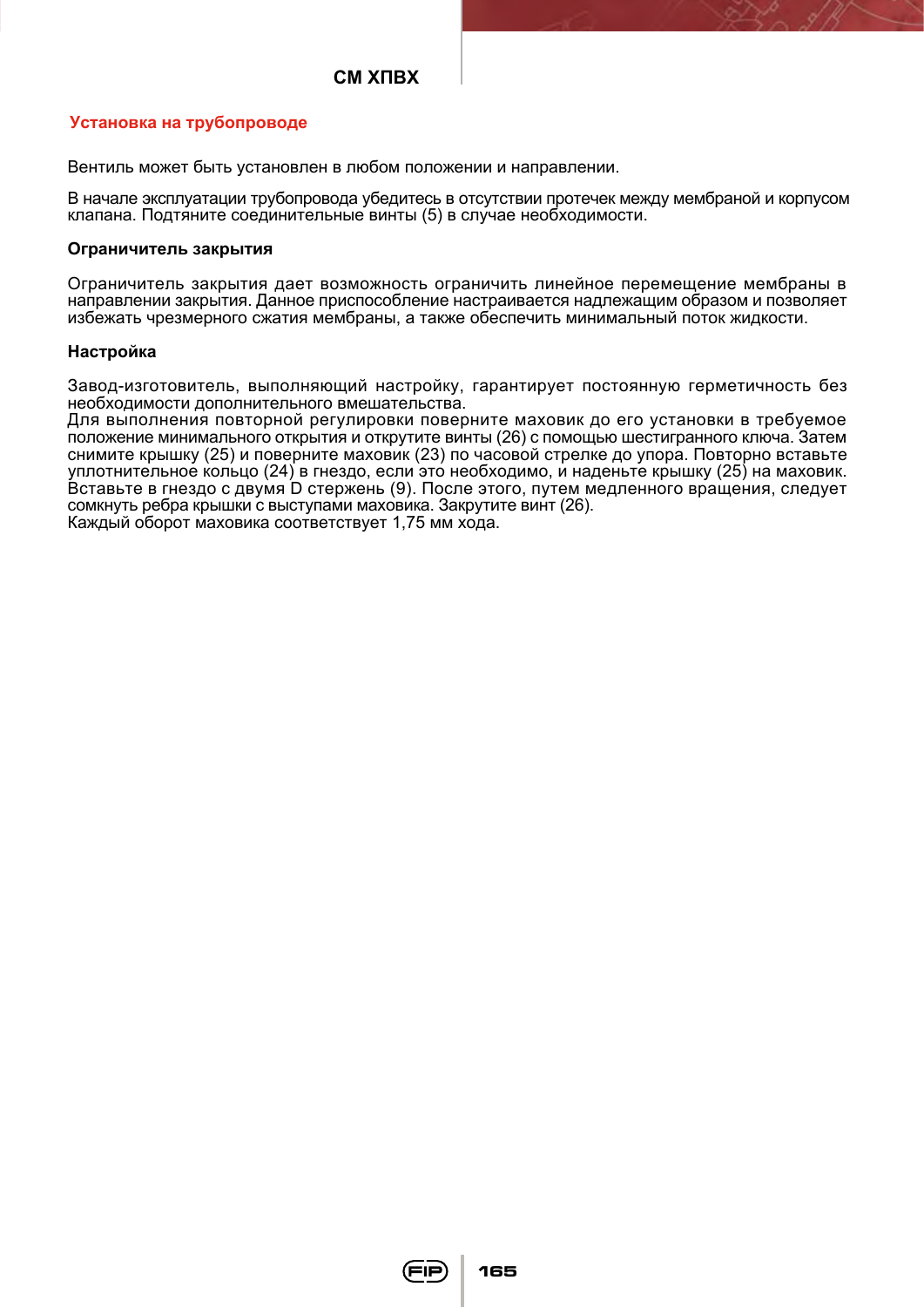#### **Разборка**

Если вентиль уже установлен на трубопроводе, отключите подачу жидкости и убедитесь в

Если трубопровод служит для транспортировки горячих составов, следует удостовериться в том, что температура системы ниже температуры испарения жидкости, чтобы избежать ожогов при демонтаже. В случае работы с опасными жидкостями необходимо высушить и продуть клапан.

Мембрана является частью вентиля, которая больше всего подвержена механическому и химическому воздействию жидкости. Проверка состояния мембраны должна осуществляться периодически с учетом эксплуатационных условий. Для этого необходимо отсоединить мембрану от исполнительного механизма и корпуса клапана.

- 1) Открутите четыре винта (5) для отсоединения исполнительного механизма от корпуса.
- 2) Открутите мембрану (2) от плунжера (7).
- 3) В случае необходимости выполните чистку или замену мембраны (2) и ознакомьтесь с инструкциями по установке.
- 4) В случае необходимости смажьте стержень (9).

#### **Сборка**

- 1) Прикрутите мембрану (2) к плунжеру (7) по часовой стрелке. В случае необходимости открутите винты против часовой стрелки для надлежащего центрирования отверстий.
- 2) Закрепите ручной исполнительный механизм (10) с помощью винтов (5) на корпусе (1). Затяните винты накрест; при этом следите за тем, чтобы мембрана не была зажата слишком сильно.

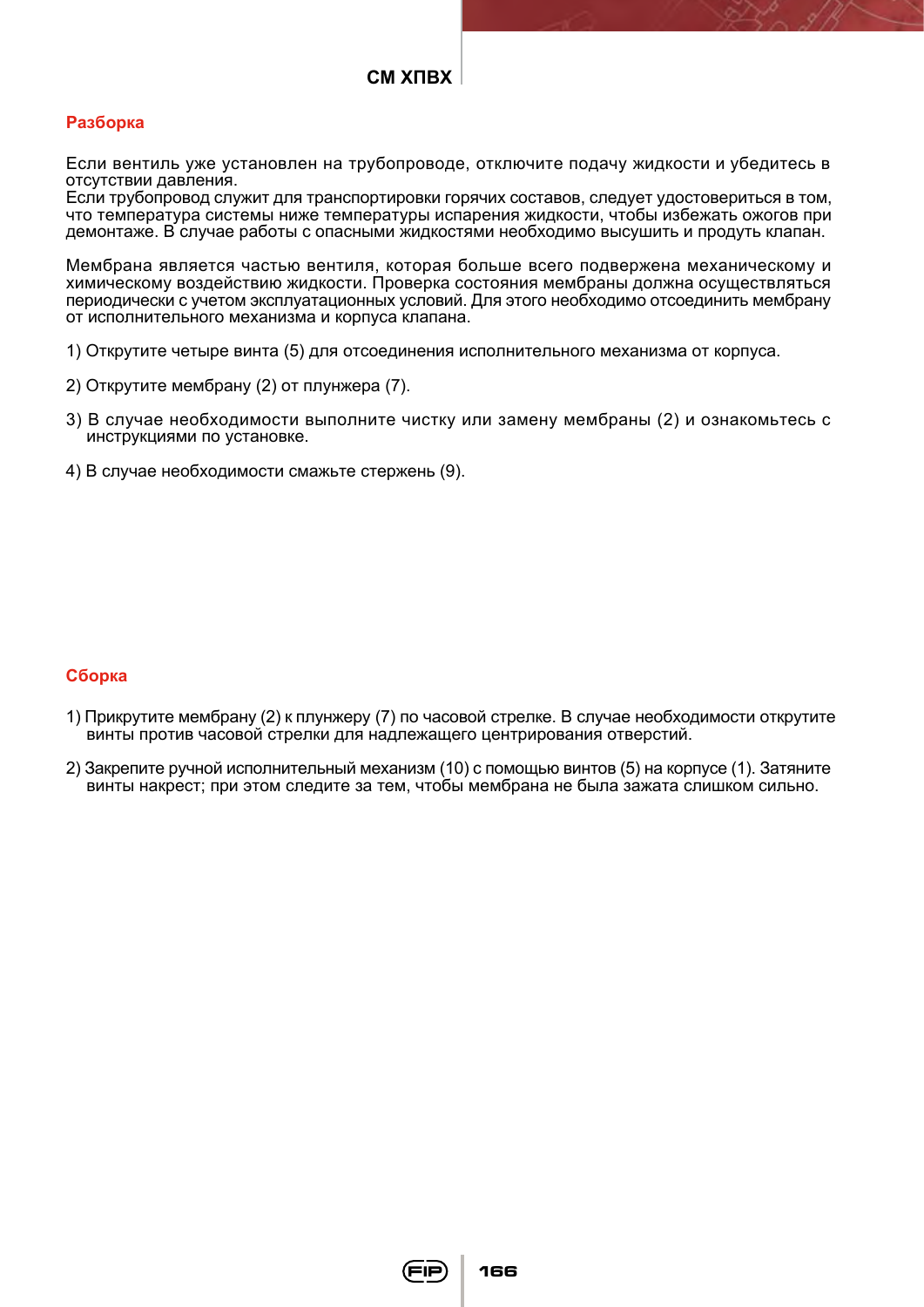CM XNBX

 $(26)$ P  $(25)$  $(24)$  $(23)$  $\circled{2}$  $\circled{15}$ 1000  $\sqrt{14}$  $\frac{1}{\alpha}$  $\widehat{13}$  $\circ$  $(10)$  $\circledcirc$  $\overline{\mathbf{8}}$ 7  $\circled{2}$  $(1)$  $\circledast$  $\cdot$ J  $\circled{5}$ 

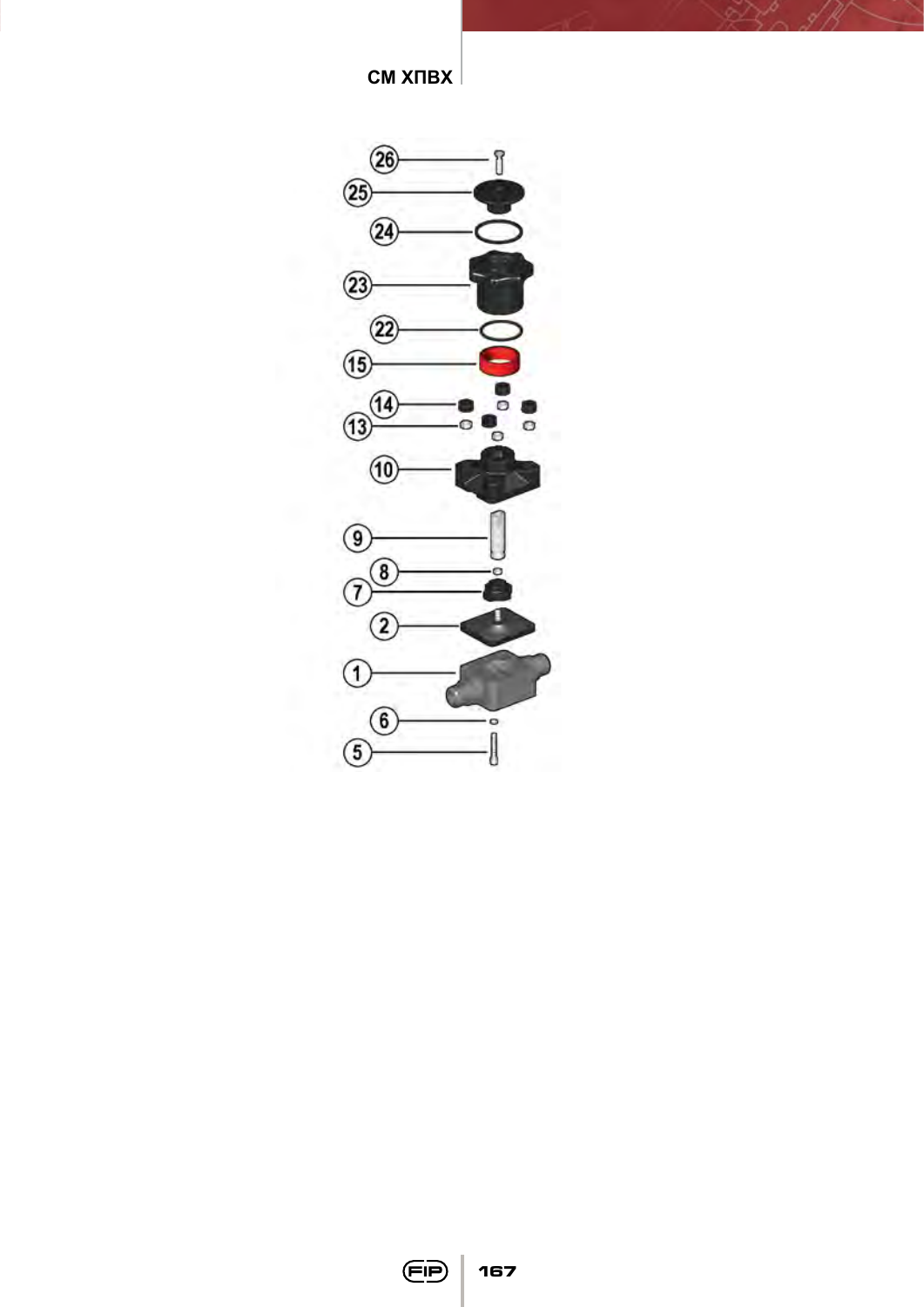| Поз. | Наименование компонентов       | Материал изготовления | Количество |
|------|--------------------------------|-----------------------|------------|
| 1    | Корпус                         | <b>XNBX</b>           | 1          |
| 2    | Уплотнительная мембрана        | EPDM, FPM, PTFE       | 1          |
| 5    | Крепежный винт                 | Нержавеющая сталь     | 4          |
| 6    | Шайба                          | Нержавеющая сталь     | 4          |
| 7    | Плунжер                        | PPS-GR                | 1          |
| 8    | Гайка                          | Нержавеющая сталь     | 1          |
| 9    | Стержень                       | Нержавеющая сталь     | 1          |
| 10   | Ручной исполнительный механизм | PPS-GR                | 1          |
| 13   | Гайка                          | Нержавеющая сталь     | 4          |
| 14   | Предохранительный колпачок     | <b>POM</b>            | 4          |
| 15   | Оптический индикатор           | ПВДФ                  | 1          |
| 22   | Уплотнительное кольцо          | <b>NBR</b>            | 1          |
| 23   | Маховик                        | PPS-GR                | 1          |
| 24   | Уплотнительное кольцо          | <b>NBR</b>            | 1          |
| 25   | Крышка                         | PPS-GR                | 1          |
| 26   | Крепежный винт                 | Нержавеющая сталь     | 1          |